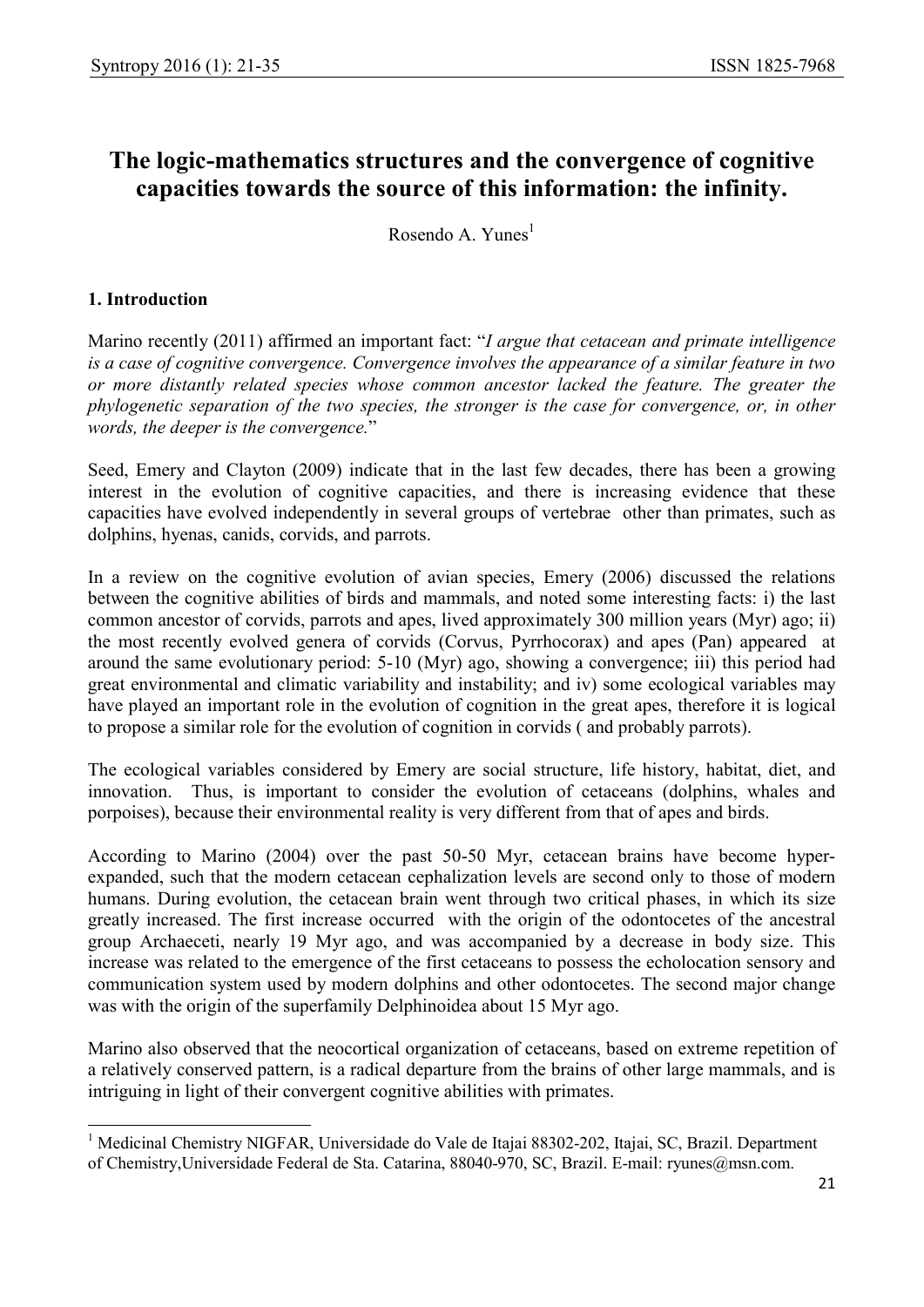Montgomery et. al. (Montgomery et. al. 2013) recently clarified the difference in brain evolution of primates and cetaceans. First, primates show a strong directional trend towards an increase in relative brain size over time, whereas cetaceans do not. Second, whereas in the cetacean brain, body allometry is predominantly altered during three key periods, primate brain and body mass evolved under contrasting selective regimes across longer time periods, resulting in a continuous allometric change and the expansion of relative brain size. A difference of cetacean terrestrial mammals is that the computational power of their brains appears to have increased by adding new, non-repetitive modules, thereby increasing in structural complexity.

Hochmer et. al. (2006) studied the octopus, an invertebrate that exhibits great capacity for adaptation and associative learning, including visual and tactile discrimination and spatial learning. Thus, the study of convergence is specially exciting when phylogenetically remote animals, such as the octopus and primates, exhibit similar forms of complex behavior that may help reveal the basic principles of complex biological systems and ascertain whether their evolution may be due to physical constrains or functional requirements.

Similarly, in an interesting study on homology and convergence in vertebrates and invertebrates nervous systems, Sanderman (1999) raised the question of whether the same principle is used by animal brains to abstract, code and store their internal constructs of the outside world. The author believes that an appreciation of homologies and convergences in the nervous systems may shed light on this possibility and, more importantly, help to identify the principles themselves.

It must be considered that cognitive convergence involves processes that involve the interchange of information between organism and its environment. These processes include, for example, sensory and perceptual processing, learning mechanism, memory, behavioral flexibility.

All these facts lead to two decisive questions: i) why do seemingly disparate ecological variables in completely different environments come together to influence similar cognitive behavior in such distantly related groups; ii) why the different organization of neural structures produced during evolution by the interaction between organisms and their environments exhibit similar cognitive abilities.

In this paper, the above mentioned issues considered in the light of an earlier hypothesis (Yunes 2005) are discussed, to explain how is possible that the disparate ecological world variables can come together to influence the evolution of convergent cognition, and how different neural structures can evolve with convergent cognitive capacities

# 2. This hypothesis

This hypothesis is guided by a new method of analysis called "ontological reductionism", seeking to overcome the drawbacks of the traditional reductionism approach, which views a system as a sum of its parts, generally atoms and molecules. However, this approach does not determine the ultimate reality of the parts, or their relationship with the system formed. The precise objective of "ontological reductionism" is to determine the ultimate reality of the parts of a system and also their correspondence with the nature of the whole system. Thus, this method integrates two opposite tendencies: the reductionist and the holistic.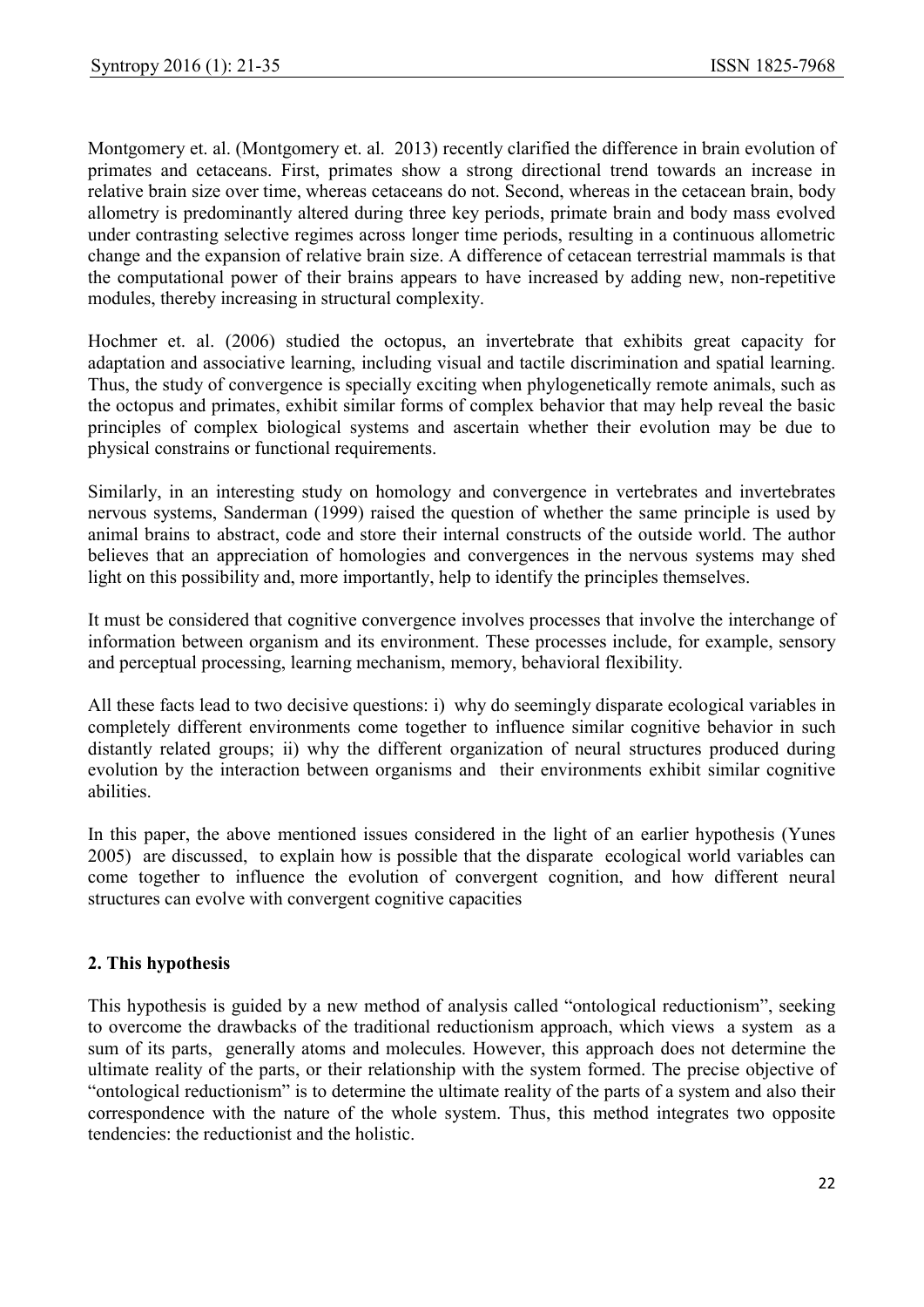This method requires a logic and mathematics that are interconnected. The logic must be an intrinsic logic that, as Lucas (Lucas 2001) indicates, can accept extrinsic and systemic logic as special cases. Intrinsic logic needs to be an interactional, connectionist form of logic. In complex systems, the idea of "uniqueness" is dependent on our history. It comprises a number of dimensions and displacements, but the "now" is defined by how these all interact, in a network. The number of extrinsic pathways possible through the network grows exponentially with size and connectivity. Lucas writes: "A true measure of such intrinsic value would therefore approach infinity (especially in humans), as desired by intuitive axiological approaches to the value of a human life".

Mathematics, where we must observe as Franklin (Franklin 2014) affirms "that its truths are absolutely necessary, and that the human mind can establish those necessities and understand why they must be so. It is very difficult explain how a physical brain could do that". Another important concept, also following to Franklin is that "It is impossible to escape the conclusion that pure mathematics reveals to us the topography of a region whose truths pre-existed our investigations an even our language"

Other guide of this hypothesis is the great importance of knowing the driving forces behind the evolution of some emergent quality, in this case, the cognitive abilities, because there must exist a relationship, or coherence, between the nature of the driving forces and the cognitive abilities. In reality, what is needed, in this case, is the coherence among the conception of matter, that of life and that of cognitive abilities.

Finally this hypothesis sees information, which has generally been neglected, as being of predominant importance in life and its evolution.

In 1990 the eminent physicist J.A.Wheeler (Wheeler 1990) was the first scientist to suggest that the physical reality itself may be a manifestation of information processing through his aphorism "it from bit".

This hypothesis is receiving increasing acceptation among physicists due to experimental data and technological possibilities (quantum computation, teletransportation, cryptography). It is worth mentioning the work of Zeilinger et. al. (Arndt et. al. 1999) who demonstrated the existence of Broglie wave interference of the C60 molecule by diffraction in a material absorption grating. This molecule is the most massive and complex object in which wave behavior has been observed. The C60 molecule is almost a classical body, because of its many excited internal degrees of freedom and their possible coupling to the environment. The wave function contains all the information about the system. Zeilinger told Die Weiwoche magazine ( Zeilinger 2006) "For me the concept of information is at the basis of everything we call nature" and "Quantum theory, correctly interpreted, is information theory"

Very recently Van Raamsdonk ( Oulett 2015) based in new mathematics discoveries, as that curved space-times emerge quite naturally from entanglement in tensor networks via holography, affirm "Space-time is a geometrical representation of this quantum information". Information creates the space-time reality.

These physicists believe that the most fundamental building block of the universe is not atoms or even quarks, but rather, information itself. But it is clear that information cannot be the material from which all perceivable physical aspects of our universe arise. We also know that light has a wave-like aspect and a particle-like aspect. Thus, light, and all the elementary particles, are neither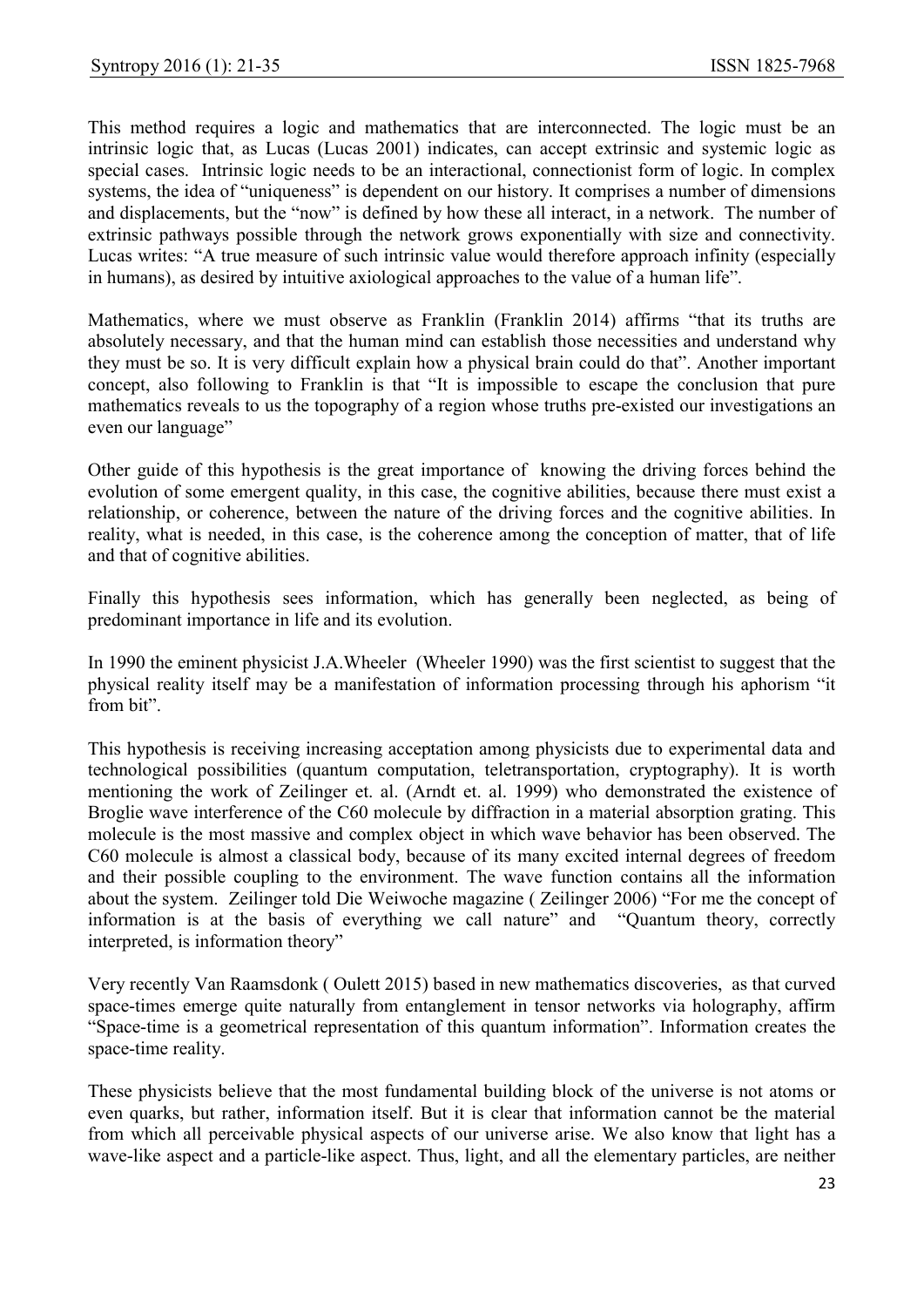waves nor particles. They are all both wave and particle. These two elements are constitutive parts of the reality, they cannot be separated, and neither can they be reduced to just one of them.

W. R. Loewenstein (Loewenstein 1999) who is renowned worldwide for his discoveries in cell communication and biological information transfer, considers the predominant importance of information, affirming that with one information flow, 10 to 20 billion years ago, the universe started with a bang and "Information welling from an uncomprehend source and transferred by forces unfolding from an ever increasing space, engenders organization: the elementary particles and the hydrogen and helium nuclei during the first three minutes, their atoms some 700.000 years later….Eventually, the formerly always straight information flow makes loops which, by the power of their feedback, whip it to more lively pace. Higher-tiered molecular systems are then engendered. With time, the flow gets more and more convoluted and the systems engendered, more and more complex. After some 4 billion years, they stand up and wonder about it all"

All fundamental particles can be described by the quantum field theory. Electrons and positrons that are considered the fundamental particles of matter, are associated with quantum fields, in the same way as photons are associated with the electromagnetic field. The particles of a given type indicate the state of excitation of the field. The particles are quanta of excitation of the fields.

The field occupies space, contains energy, creates a condition in space but is difficult to define exactly its real nature. This concept is relevant in biology and in this work, considering that one idea of the unity of conscious given by Popper (Popper et al 1993) suggested that consciousness is some kind of force field in the brain that is capable of unifying all the information carried by billions of neurons.

Assuming that information is in the basis of quantum reality, several arguments, obtained from experimental data given previously (Yunes 2005) lead to an important basis of this hypothesis: logic-mathematics structures are one predominant type of information that is present in the physical world, as a constitutive part of the "nature" that we know as reality, in the evolution olf life, and in the emergence of the mind in animals and humans.

Logic-mathematics structures are present in the biological world, because are present in their constitutive elements, process and mechanisms.

Taking the same line of reasoning Franklin (Franklin 2005) stated that "the objects of mathematics do not exist outside of space and time, but are immanent in space and time. Consequently, we hold that some simple mathematical ideas are indeed acquired in a causal manner".

In the past forty years, a number of new mathematical sciences, or sciences of complexity, have appeared, such as information theory, computer science, control theory, mathematics ecology etc. These sciences seem become a way of converting knowledge, or logic-mathematics thought about the real world, into a certainty, merely by thinking (Franklin 2005).

Today, the appropriate mathematics can help the biologists interpret any kind of data, and has enabled advances greater than microscope did, in terms of the biological reality (Cohen 2004).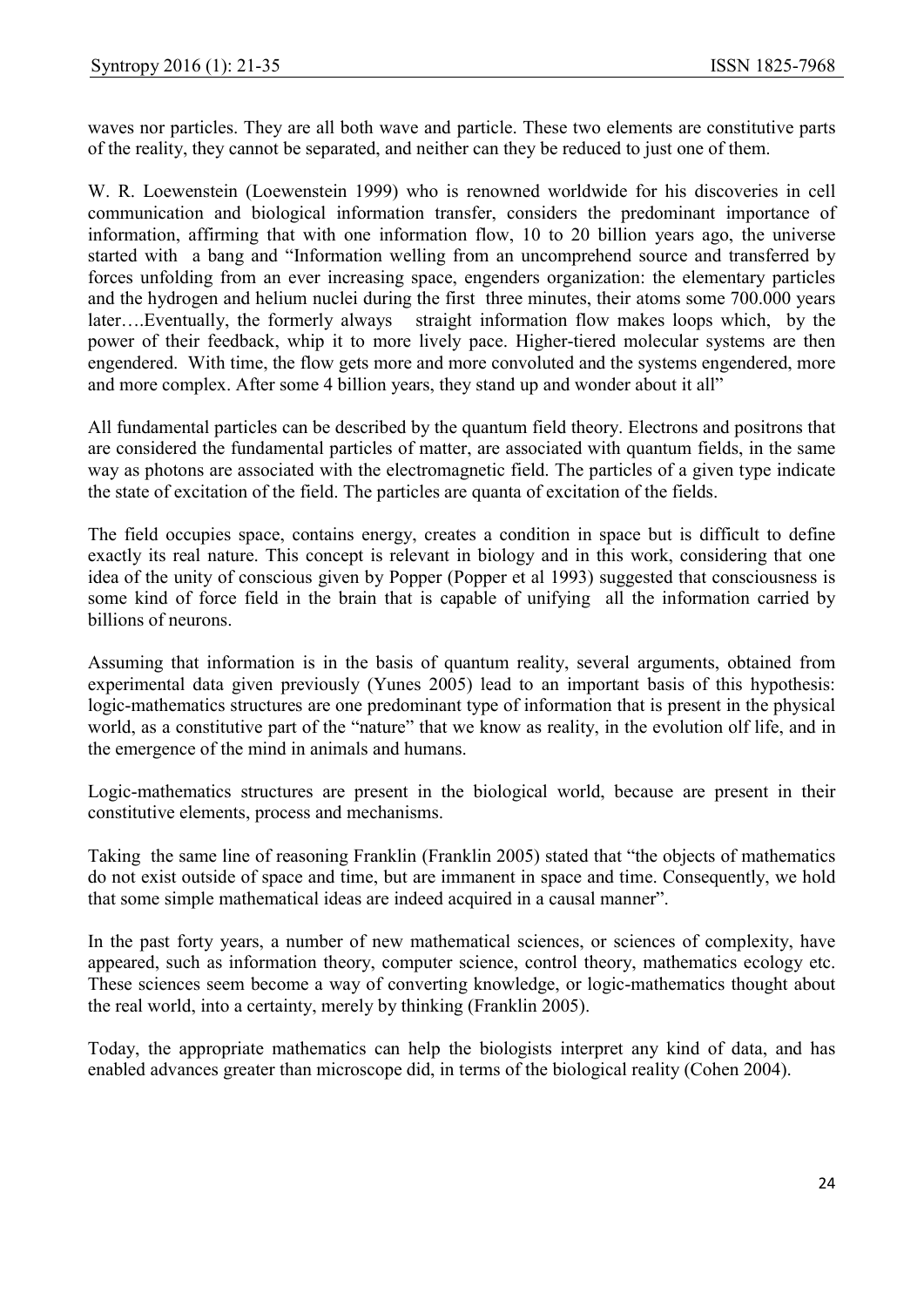### 3. Life and logic-mathematics relations.

But what is the importance of the logic-mathematics structures in the origin of life? According to Lazcano (Lazcano 2008), as life is neither a miracle nor the outcome of a chance event, proper understanding of life requires the recognition of the evolutionary processes that led to it. The unity of life is involved in its origin.

Koshland Jr. (2002) indicates seven pillars of the temple of life; according to the essential principles of thermodynamics and kinetics by which living systems operate, the first pillar is: life is a "program". This affirmation is important for our hypothesis, as we shall see. In this concept, the program is thought of as a computational program that is based in logic-mathematics algorithms. However, it is not an essential definition of life that is, may be, unattainable and that would be possible if all the pillars can be assembled into a single, and universally valid concept.

It is evident that after the big bang, those same physical laws lead the matter to organize into different kind of galaxies and planetary systems. There is a tendency to the self-organization that in our world lead to the appearance of life (Davies 2006). According to the theory of selforganization, a sufficiently diverse mixture of molecules that accumulates in some place must, after some time, result in an autocatalytic system that leads to spatial patterns and then to life. (Kauffman 1995). Thus, Kauffman write "This theory of life's origins is rooted in an unrepentant holism, born not of mysticism, but of mathematical necessity".

Bacteria, one of the simplest life organisms, exhibits high complexity. Bacteria regulate the expression and activities of thousands of different genes and proteins to control metabolism, growth and differentiation. It is known that transcription factors interact with DNA to regulate gene expression, and bacterial signal transduction is shifting from a focus on individual genes and proteins in vitro to the study of whole system in vivo. Each component is now regarded as a node, which is connected to other nodes. In E. coli a model that is commonly used in these studies, there is a network with about  $10^8$  nodes composed of the products of about  $10^3$  different genes (Baker and Stock 2007).

Mycoplasma pneumonia, a small, single cell bacterium is the smallest prokaryotes that does not depend on a host's cellular machinery to reproduce, was studied to characterize a minimal cell. In different works, it was shown that transcriptional control and protein organization are more subtle and intricate than previously considered, and in many ways, appear similar to mechanisms in eukaryotes (Ochman and Raghavan 2009).

One fundamental difference between living and non-living matter is the existence, in the first, of the genome and the genetic code. There is nothing in the non-living world that is remotely similar. For this reason Yockey (1992), one of the notable pioneers of the importance of information theory in molecular biology, write a very interesting commentary "It is astonishing that the technology of information theory and coding theory has been in place in biology for at least 3.850 billion years".

However, considering our hypothesis of the immanent presence of logic-mathematics structures in the reality, this fact is not so astonishing. Thus, many scientists (Hornos and Hornos 1993, Bashford et al. 1998, Frappat et. al. 1998, Sciarrino 2003, Dragovich and Dragovich 2007) seek to demonstrate that the development of the genetic code is a manifestation of some mathematical principle.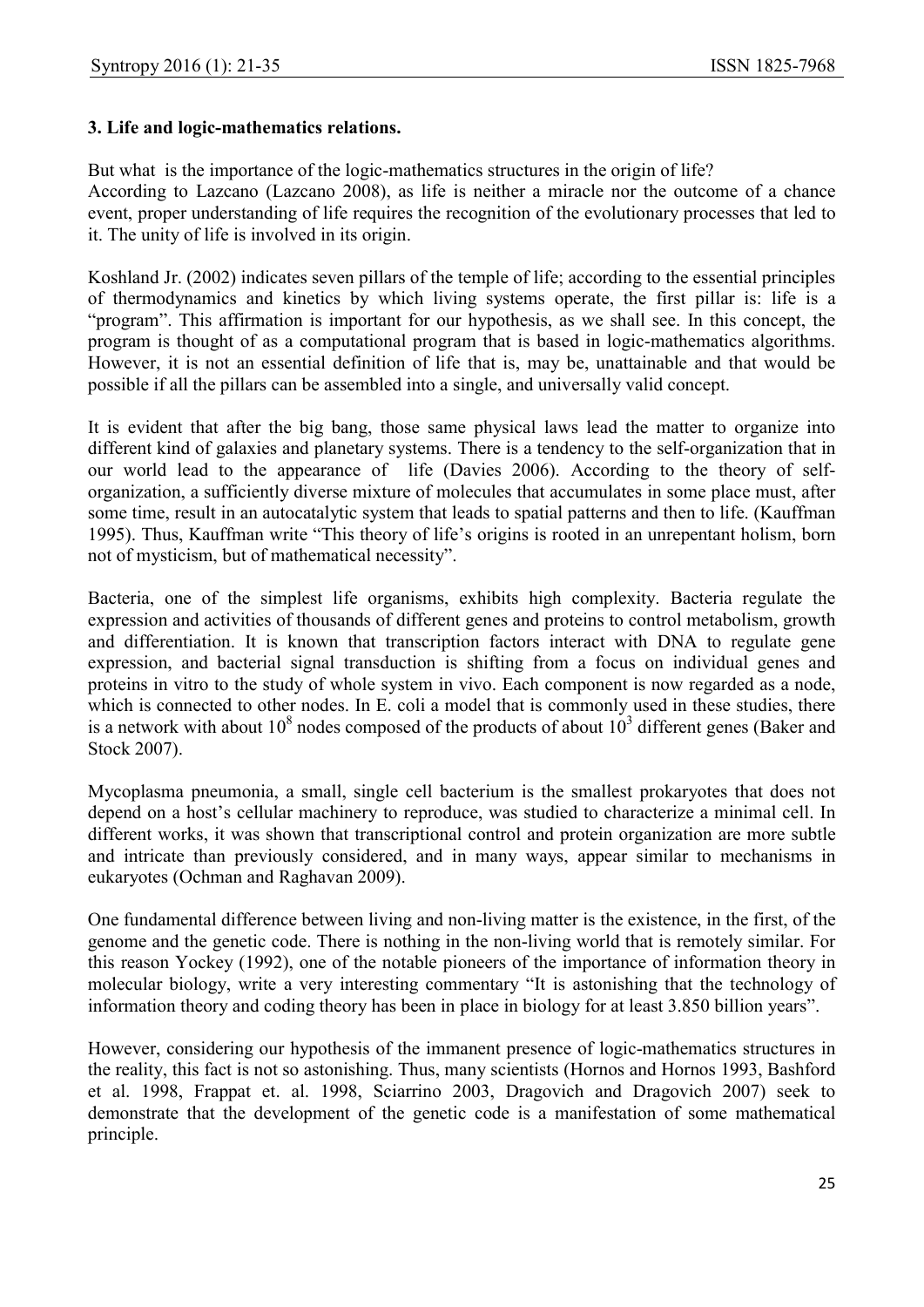The minimal cell as all organisms should be a whole integrated by different parts creating a unity. The whole and the parts have no meaning without their relation. A whole that is a dynamic complex system with a program that control all the reactions and also the time in which the reactions may occur, is a very complex program that must have, in its origin, like all process of self-organization, an important attractor and also different attractors for the parts. Thus, is possible to explain the mathematical necessity indicated by Kauffman.

Life is a very special fact that emerged guided by an important attractor that we analysis below (see Ward P.D., Brownlee D. 2000) .

#### 4. How disparate ecological world variables can influence convergent cognition

Biological evolution shows a notable adaptation of living beings to their environment, to their world reality. The adaptation of living beings to their environment is caused by the interchange of matter, energy and in the case of cognition, fundamentally for "information".

Studying the simplest of all organism: bacteria, Ben Jacob et. al. (2006) report an important fact: some modes of behavior might reflect underlying (primitive) elements of biotic cognition, and this shows that an organism without nerves displays remarkable behaviors. Bacteria are not the solitary, simple organisms they are considered to be. Certain bacterial species self-organize into complex colonies of  $10^{10}$  members. Bacteria use several methods of biochemical communication, and colonies can change their space-temporal organization to adapt to changes in the environment.

The authors suggest that besides "negative entropy", organisms extract latent information embedded in the complexity of their environment. Latent information refers to the non-arbitrary spacetemporal patterns of regularities and variations that characterize the environmental dynamics. The primitive elements of cognition (the roots) in bacteria include the interpretation of and the response to chemical messages, the differentiation between internal and external information, and some self vs. non-self-distinctions. Learning information to reduce the uncertainty and update a notion of the reality of the environment is a driving force at this level (Yunes 2005).

One fundamental aspect of biological systems is that they can use internally relevant information to self-design their own engineered organization. We do not still know completely how bacteria solve the fundamental requirement for life.

Bacteria have genes which allow the communication between them and process information about their environment, making decisions and synthesizing agents for defensive and offensive purposes. Thus, A. Tero et. al. (Tero et. al. 2007) consider that Physarum is able to solve a maze and to connect multiple food locations via a smart network, and for this reason, they study how Physarum amoebae "computes" these solutions. As was mentioned, the genes are guided by a "program" to develop strategies, for example, against the different antibiotics.

It should be considered that cells are also cognitive entities. The cellular biochemistry is subject to computational regulation because the molecular interactions involve multiple inputs that need to be evaluated algorithmically, to generate the appropriate cellular outcome (Shapiro 2006).

In this aspect Helikar et. al (Helikar et. al. 2008) have assembled a discrete Boolean model of signal transduction comprising 130 nodes, and examined how different combinations of external inputs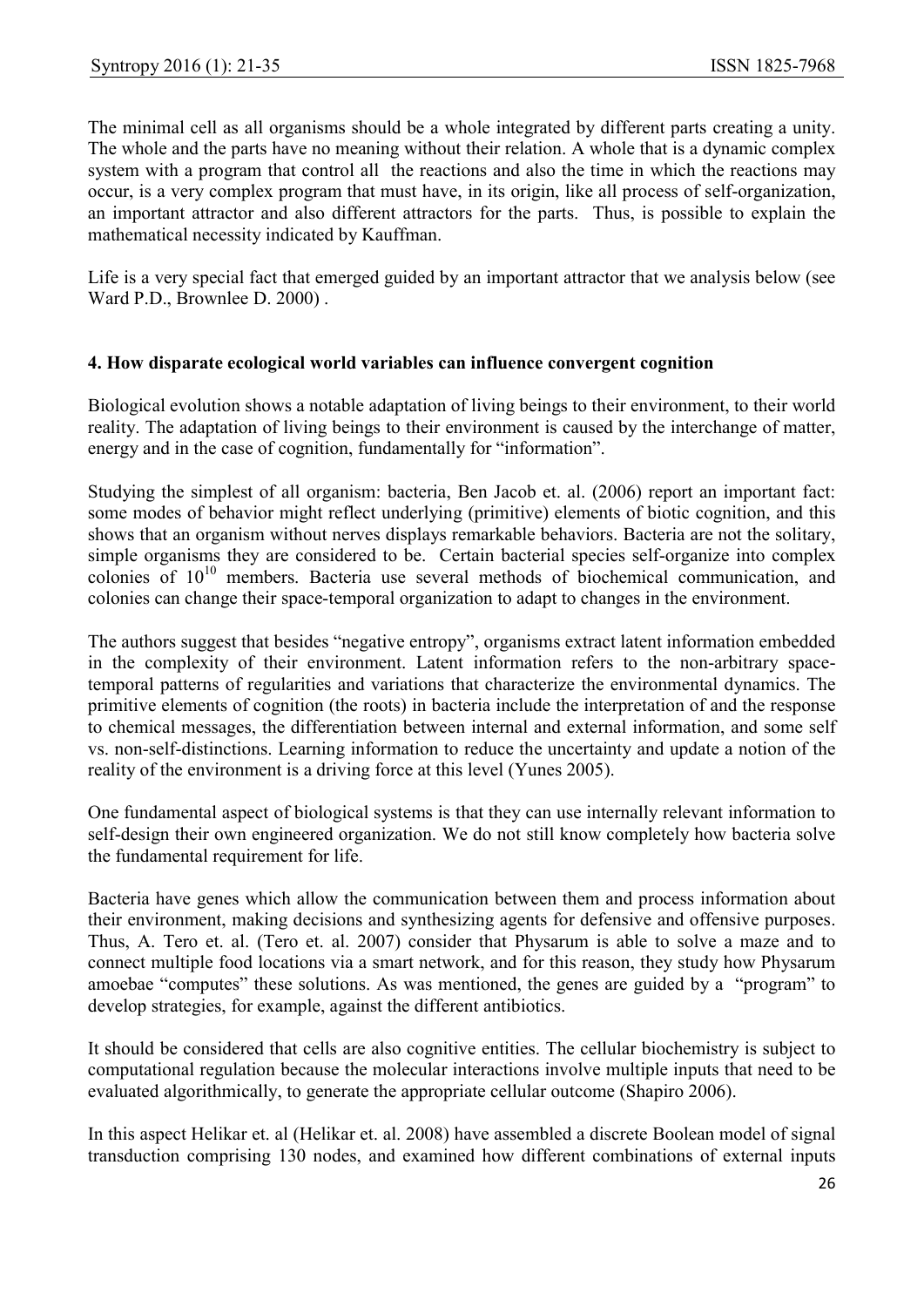translate into cellular responses. The model reproduced known input-output relationships, and also evidence of the possible emergence of information-processing functions from the complex cellular network of molecular interactions. The model reflects the ability of the cell to integrate complex environmental signals, and translate them into robust specific responses and behaviors.

Is important to note that the application of complex engineering approaches, i.e. logic-mathematics approaches, to cell signaling networks, must lead to a novel understanding and, subsequently, new treatments for complex disorders (Abdi et al 2008).

Following the tree of the evolution, it is observed that learning information to reduce the uncertainty and thereby update the rudiments of their notion of the "reality" of the environment, and of its own body, were predominant factors in the development of the nervous system (Yunes 2005). The emergence of the nervous systems is regarded by Jablonka and Lamb (2006) as a major transition in evolution because it "not only changed the way that information was transmitted between cells and profoundly altered the nature of the individuals in which it was present, but also led to a new type of heredity-social and cultural heredity, based on the transmission of behaviorally acquired information".

The indicated predominance of information is particularly noted in the development of the sensory organs that permit living beings to receive very important data related to the environment and transmitted by light, sound, chemicals etc. for their survival.

Examples of convergence are found in the sensory organs of vertebrate and invertebrates where structures exist that are believed to have arisen independently from the interaction between living beings and the common physical world.

It is known that light and the light/dark cycle, was probably one of the most important selective or driving forces to act on biological organisms. A notable consequence has been the evolution of eyes.

The most commonly referenced example of convergence is the eyes of squids and fish. They arise from different embryological sources, indicating different origins. However, Gehring and Ikeo (1999) have shown that same ocular development in different phyla can be coordinated by a homologous master gene Pax 6. This fact leads to their proposal that eyes are monophyletic, i.e. evolved only once. There is an interesting controversy about the convergence of these important sensory organs to enable the development of important cognitive capacities.

However, there are important reasons why the monophyletic hypothesis cannot be accepted: i) it has been suggested that eyes evolved 40 times independently based on, among other facts, the distinct ontogenesis origins of eyes in different species (Nilson 1996);ii) the Pax 6 gene organizes other structures besides the eyes, and is even necessary for the onset of various actions outside the nervous system; iii) other studies have shown that Pax 6 does not act alone, and that building an eye requires suites of interacting genes. According to Ben-Jacob the genome is a sophisticated cybernetics entity that includes, metaphorically, a user, a computational unit, and a hardware engineer ( Ben-Jacob 1998). This genome is the internal guide of evolution, just as the environment is its external guide.

Besides the eyes, others sensory organs also gather essential information from the environment. Dolphins obtain information by echolocation (Au 1990); and electro-receptive fishes use the ability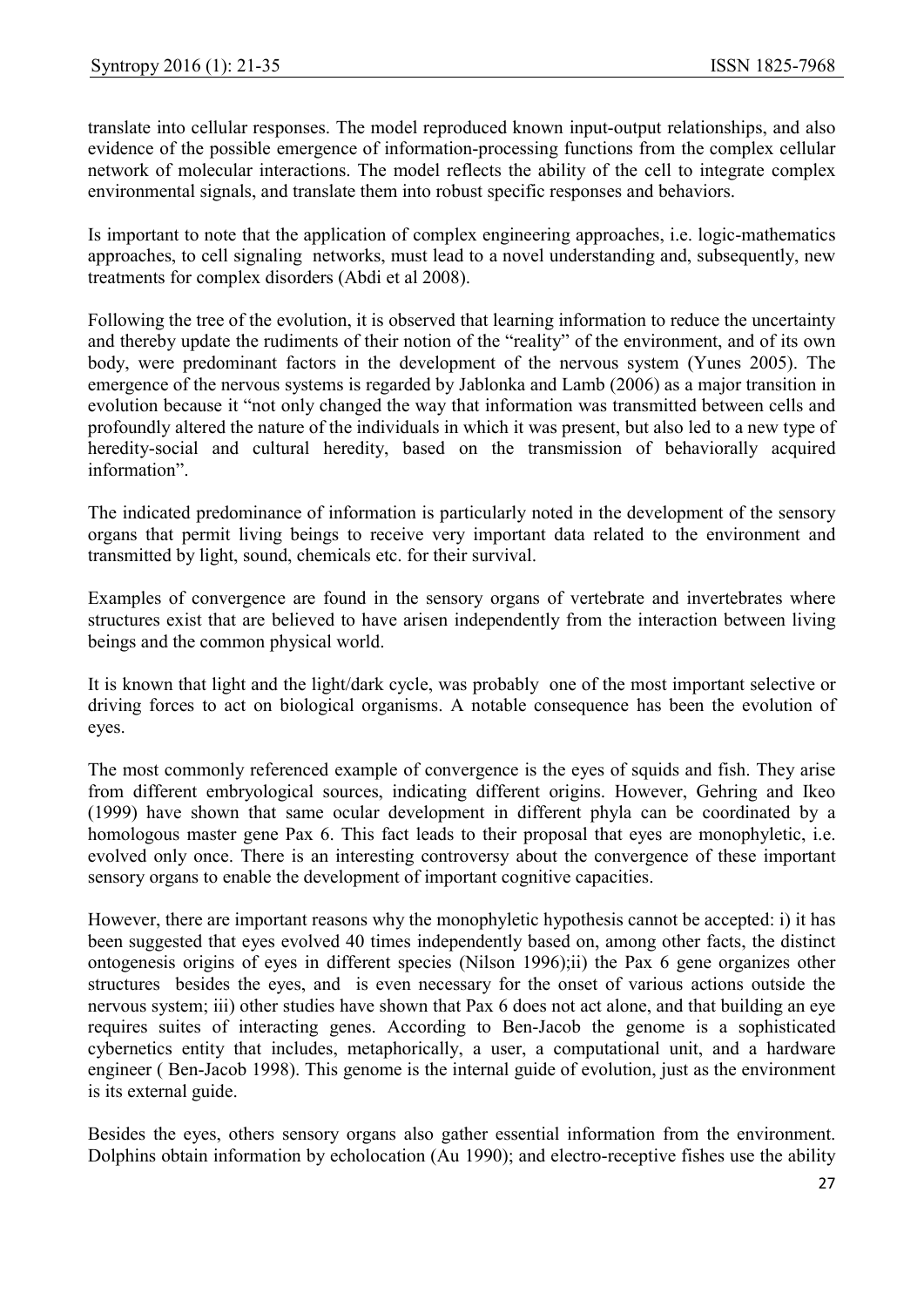to detect and analyze naturally occurring weak electrical fields generated by various animals and inanimate sources (Bastian 1990). But all these different organs obtain the same basic immanent information from the environment such as size, form, location, shape, number and danger that is logic information, of objects or living organisms; this is logic-mathematics information.

In one hand, it is possible to describe the physical world accuracy by structures, such as numbers, geometric figures, vectors. Equations and causal inference describes the world with accuracy. On the other hand, accurate perception of the spatial location, size, shapes, and danger of predators, causal relations and material composition of objects is vital for animals to interact with the physical world.

This kind of information explains the convergence of the cognitive capacities. Is the reality of the environment the cause of the convergence, because it can be as deterministic as we once believed only genes could be (Francis and Kaufer 2011). The logic-mathematics structures, that are immanent to all reality of the environment are the only universal reasonable guide of sensory organs and cognition.

It is necessary to indicate that other important factors participate together with these structures as colors, smells, different sounds etc. of the environment and emotions, social feelings, etc. of the living organisms.

Among animals, is important to note recent experiments about mathematics abilities on species as diverse as fish and monkeys. Fish can to "count" up to at least three, and can distinguish between larger and smaller quantities (nine vs. six, six vs. four), as was demonstrated with tropical angelfish (Gomez-Laplaza L.M. Gerlai R. (2011) Can angelfish count? Discrimination between different shoal sizes follow Weber's law; (Animal Cognition 14, 1-9). Rhesus monkeys can count up to four in ascending and descending numerical order, monkeys trained on an ascending numerical rule spontaneously infer the ordinal values of novel numerosities when the numerosity varied from 5 to 9. Brannon and Terrace (Brannon and Terrance 2000) affirm that the number is a meaningful dimension for rhesus monkeys.

It has been demonstrated that other animals as pigeons, parrot, rats, dolphins, ferrets chimpanzees etc. can also count. Thus, mathematical ability appears to be fundamental for survival of these living being.

This interpretation has the support of the function of the visual system. Modern studies indicate that the visual systems work as a geometry engine that determines image structures by measuring partial derivatives simultaneously at each point and at many resolutions ( Wells 1977).The brains of humans and perhaps all animals work by "organization laws" of perception (Gestalt Psychology) that consist essentially of the constitution of geometric spatial-temporal structures or kinematics (Piaget 1967). Thus, the information is sent from the environment by photon patterns (geometry) and these patterns are grouped and kept as a whole by the brain, like algorithms in networks.

Spelke et.al. (Spelke E., Lee S. A., Izard V., (2011) has observed that the human intuition about the properties of points, lines and figures according developmental psychology, cognitive anthropology, animal cognition and cognitive neuroscience is based on at least two distinct, ancient evolutionary core cognitive systems for representing the shapes of large-scale and small scale movable forms and objects. Thus: "Euclidean geometry may be constructed through a productive combination of representations from these core systems, through the use of uniquely human symbolic systems".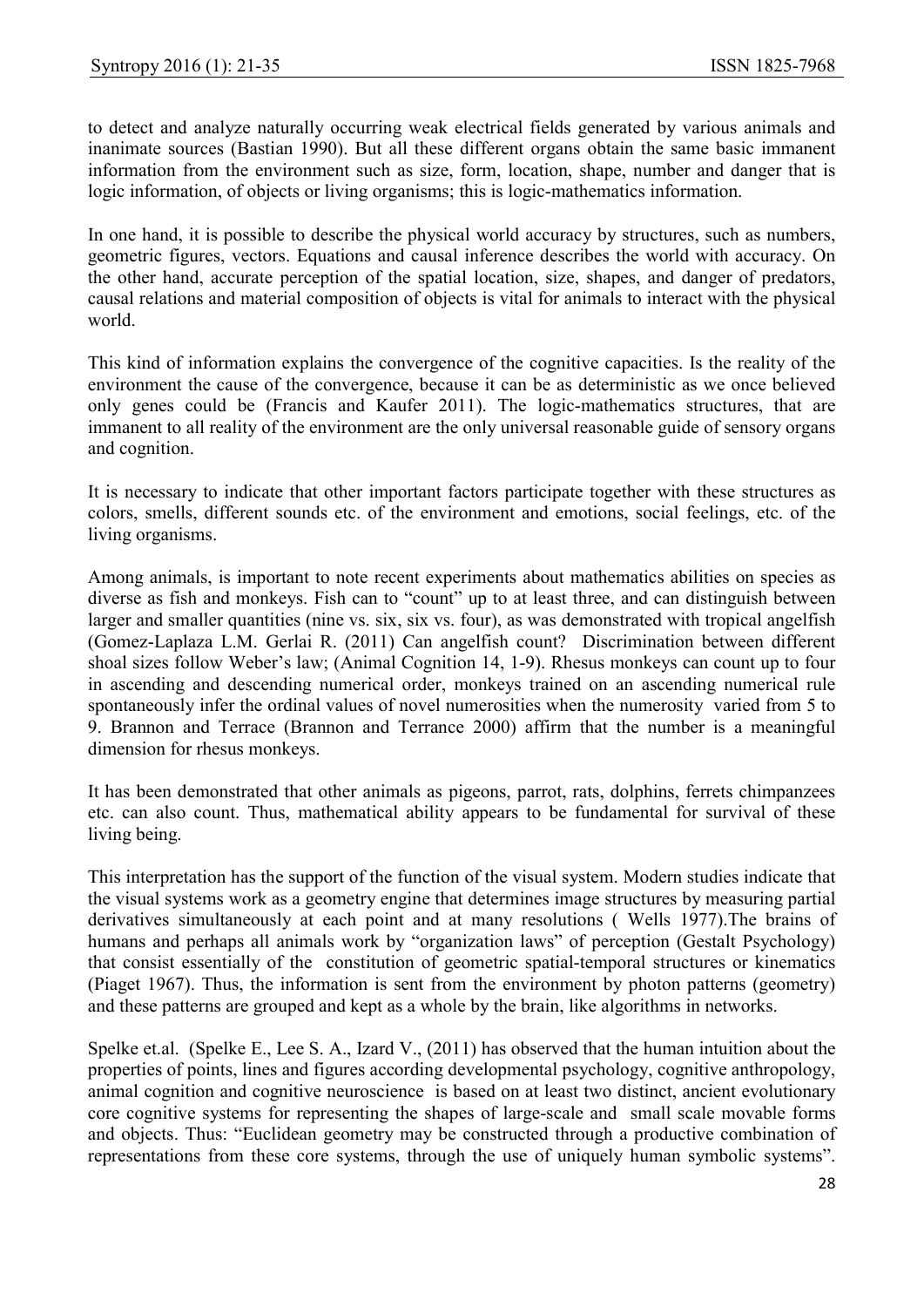Spelke (Spelke 2011) also indicate that "A basic understanding of number and geometry is fundamental to almost all the activities of modern humans, from trade and economics to measurements and technology, to science and the arts".

It is fundamentally important to note that according to DeLoache (DeLoache 2004) a symbol always represents something "other than itself". For this reason, younger children are inclined to focus on the concrete object itself, rather than what it represents. The objet and what is represents should be at the same time as when we say" I know that I know", and that requires a loop without time, it requires the human mind to have the capacity for self-reflection (see Yunes 2013).

It has been observed that the ability to estimate quantities, and reason those estimates arithmetically, exist in the brain of the animals that do not use language, and probably explains why the same, or a very similar mechanism appear to operate in parallel with verbal estimation and reasoning in adult humans. They operate to some extent before children learn to speak and before they have had any tutoring in the elements of arithmetic. These findings suggest that the verbal expression of number and of arithmetic thinking, is based on a non-verbal system that is used to estimate and comprehend discrete continuous quantity, which we share with many non-verbal animals ( Gallistei et. al. 2005). Gallistei et. al considering these facts, suggest that the neural substrates for this system arose " back in the evolution of brains precisely because of the puzzle that Wigner has called attention to: arithmetic reasoning captures deeply important properties of the world, which the animal brain must represent in order to act".

#### 5. How different neural structures can evolve with convergent cognitive capacities.

A notable fact is that despite having completely different nervous systems and environments, behavioral experiments demonstrate that octopuses and rats can distinguish objects based on size and shape. They also can learn to get out of simple mazes.

Invertebrates show a notable difference in their body plain, nervous organization and cognitive capacity. Between the Cephalopods, the octopus shows the greater cognitive capacities. Zullo and Hochner ( Zullo L., Hochner B. 2011) suggest that the body structure is the key to the emergence of its neural organization and cognitive capacities. I shall follow their comparison between octopus and the vertebrates.

One important principle of organization of the vertebrate is the topographic sensory and motor representation of different body parts (somatotopic organization). However, it has recently been shown that this somatotopy applies only to the major body parts and a gross scale. The representation seems to be of the "function of a body part" rather than that of the body part itself.

The octopus has a relatively small central brain (CNS), which integrates the information sent by the visual and tactile systems i.e. the optic lobes and the peripheral nervous system (PNS) of the eight arms. The octopus appears not to use the somatotopic representation of movements of body parts in higher levels of the CNS. The octopus shows an organization of overlapping circuits, each possibly representing a motor function.

The evolution of Cephalopods (octopus) leads to several morphological modifications that have contributed to their success. The cephalopod nervous system is integrated by the CNS and the PNS. The large PNS includes the nervous system of the body and the arms. The CNS consists of the brain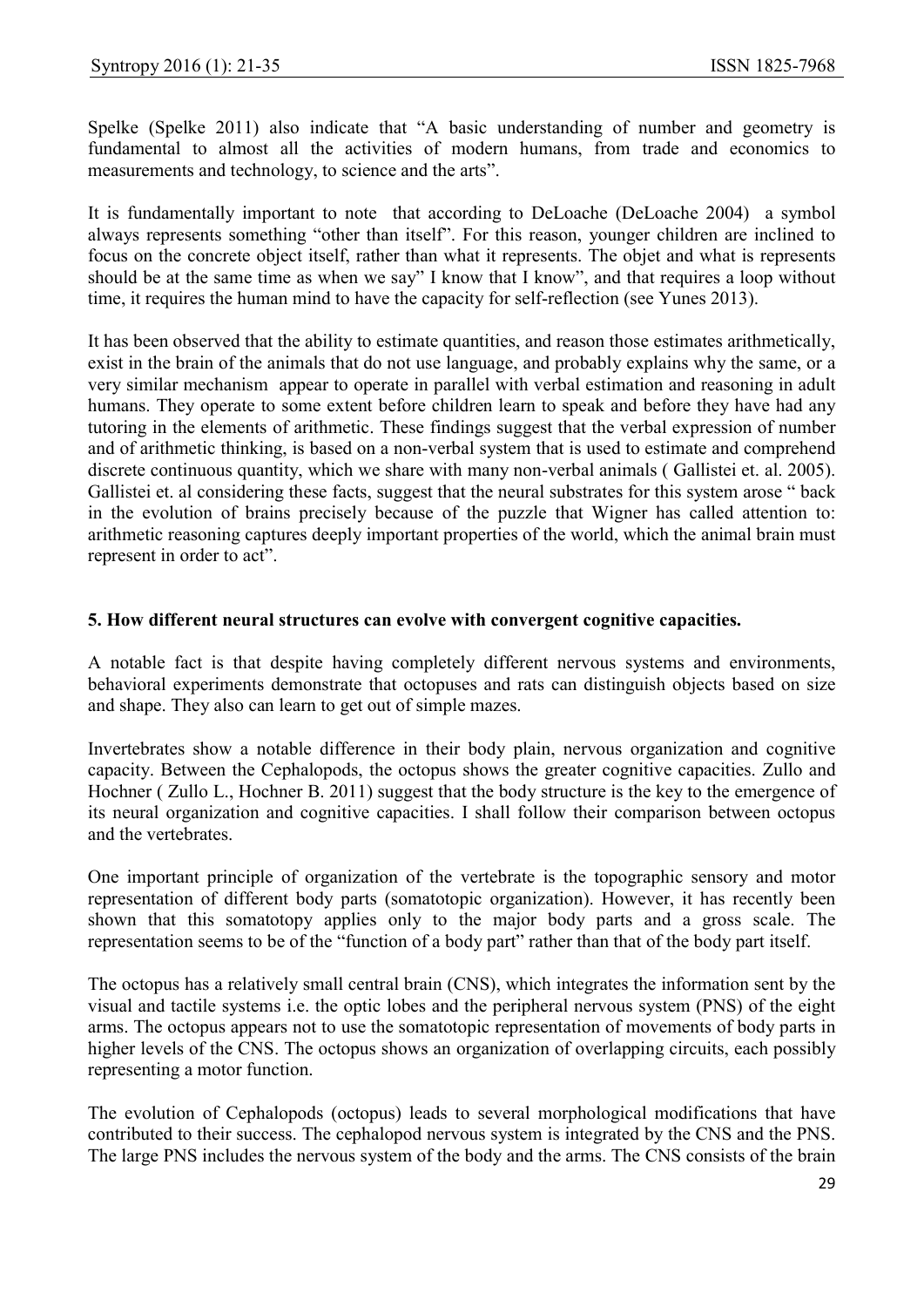and the two optic lobes. Thus, the organization of the nervous system of cephalopod is different from the other mollusk, other invertebrates and vertebrates.

Zullo and Hochner conclude that "the absence of somatotopic representation in the octopus may have evolved together with its unique body plan". Interestingly, they also affirm that "Therefore, a somatotopical organization is not required in the higher motor center. Instead, the distributed and overlapping sets of motor areas in the higher center may represent motor programs which may be integrated with multimodal sensory information".

Paul Patton (Patton 2008) notes the marked difference between the neocortex of mammals and the dorsal ventricular ridge of birds. The former is a sheet of tissue, with nerve cells organized into layers and with different parts of the sheet performing different functions. The latter is a mass of neural tissue with a series of clusters of nerve cells specialized for various functions. However, they share similar connections to other parts of the brain. Despite the important differences in the neural systems they exhibit similar cognitive functions.

Güntürkün (Güntürkün 2012), In his review on the convergence of the evolution of brain and cognition, showed how mammals and birds can organize their behavior flexibly over time, and how they have evolved with very different structures but similar skills. Thus he affirms: "Birds and mammals have independently evolved the highest cognitive skills. Within the class of mammals it is the primate order that stands out in cognitive terms. Within the class of birds, corvid's and parrots take a similar position….. Despite these similarities in cognitive terms, birds and mammals have vastly different organized forebrain".

Sensorimotor neuroscience can be conceptualized by different mathematical approaches. These approaches may be from different perspectives and levels of analysis.

We have mentioned a simple cell is a whole that is a dynamic complex system with a "program" that controls all the reactions, and the time in which these reactions may occur. From this point of view the neural networks of the octopus and that of vertebrates were self-organized during their evolution following different logic-mathematics algorithms that satisfy the same functions. In the case of octopus, these logic-mathematics algorithms constitute a motor "program" that, as Zullo and Hochner have indicated, may be integrated with multimodal sensory information.

It is important to note that according this theory the logic-mathematics structures not only underpin the living physical reality, but also the relationships between their constitutive parts.

Having analyzed some important facts that show similar cognitive abilities gained by different species of animals during their evolution, in relation with disparate ecological variables in completely different environments, it can be observed that logic-mathematics ( shape, size, perception of spatial location, causal relations specially of predators etc.) is the unifying factor that explains the similarities that exist.

It is also observed that different forms of computation of the organism give rise to different neural structures, but with similar functions. This means that different programs used for different neural networks and physical structures can result in the same cognitive abilities because as this theory suggest, the logic-mathematics underpinning the physics reality and the connections between their constitutive parts.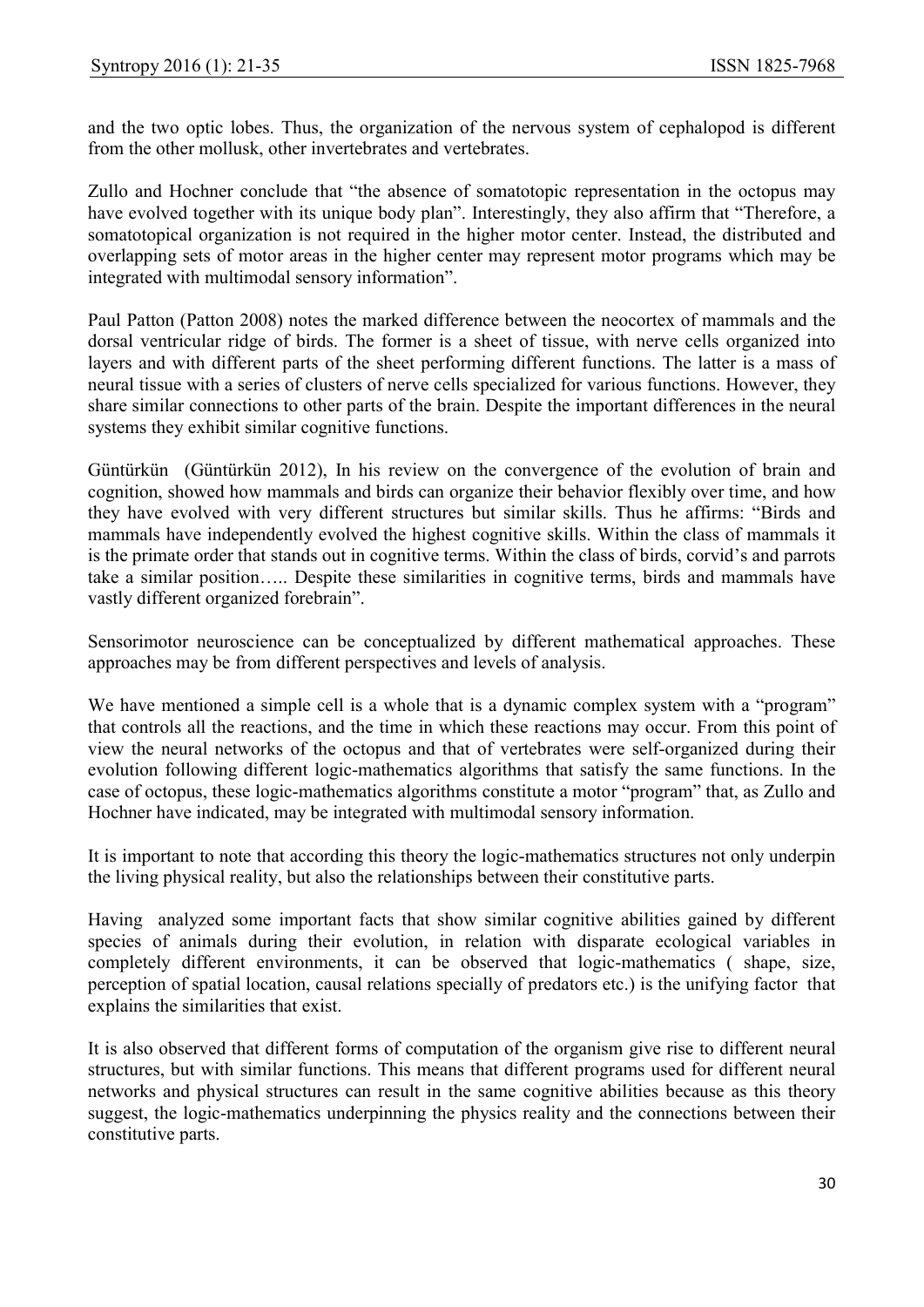The notable difference of brain structures between cetacean and primates, mentioned above, despite their similar cognitive capacities gave rise to two interpretations: one of Manger (Manger 2006) that attributes to the thermogenesis, and other of Marino et. al. (Marino et.al 2007) that considers that depends largely to response to similar social demands. However, in the light of this hypothesis it is suggested that depend predominantly of the great difference of the logic-mathematics structures that exist in the terrestrial ecological environment respect to the existent in the oceans. The social demands are important but not predominant.

But, what is the origin of this logic-mathematics information? How can we explain the convergence of the cognitive capacities towards a point or towards the source of this information? It was mentioned that Loewenstein consider information to be originated from an uncomprehend source, and this fact should be analyzed.

#### 6. Logic-mathematics information origin and conclusion

Vannini and Di Corpo (see more details :Vannini and Di Corpo 2011)) explain that in 1927, Klein and Gordon reformulated their equation of 1925, as a combination of Schrödinger's wave equation ( quantum mechanics) and the energy/momentum/mass of the special relativity. Thus, the equation depends on a square root and yield two solutions: the positive solution describes waves that diverge from causes located in the past, governed by the law of entropy (retarded waves). The negative solution describes waves that convergie towards causes located in the future and governed by the law of syntropy (advanced waves), this is the "negative entropy" of Schrodinger, later called negentropy.. The negative solution introduces in science teleological tendencies and final causes. Final causes, attractors, which absorb converging waves, are observed.

The discussion about teleology, which some reductionist consider unacceptable, is considered by Toepfer ( Toepfer 2012), that indicate: "The underlying reason for the central methodological role of teleology in biology is not its potential to offer particular forms of (evolutionary) explanations for the presence of parts, but rather an ontological one: organisms and other basic biological entities do not exist as physical bodies do, as amounts of matter with a definite form. Rather, they are dynamic systems in stable equilibrium; despite changes of their matter and form (in metabolism and metamorphosis) they maintain their identity. What remains constant in these kinds of systems is their 'organization', i.e. the causal pattern of interdependence of parts with certain effects of each part being relevant for the working of the system". Thus, the identity of biological systems cannot be specified without teleological reasoning.

Entropy is a measure of loss of information, which itself is negative entropy. Information comes from a source that is in the past and in the future, outside of time, and its increase has a consequence: the reduction of entropy. In syntropic phenomena (Vannini A. 2005) entropy diminishes and thereby inverts the second law of thermodynamics.

The evolution of the increasing cognitive capacities, in disparate ecological world variables and with different neural structures, converges towards the attractor which emits the converging advances waves, and in same way, specifies a property of this important attractor. It is attractor and a source of information. A simple analogy would be sunlight, a source of energy and an attractor of plants.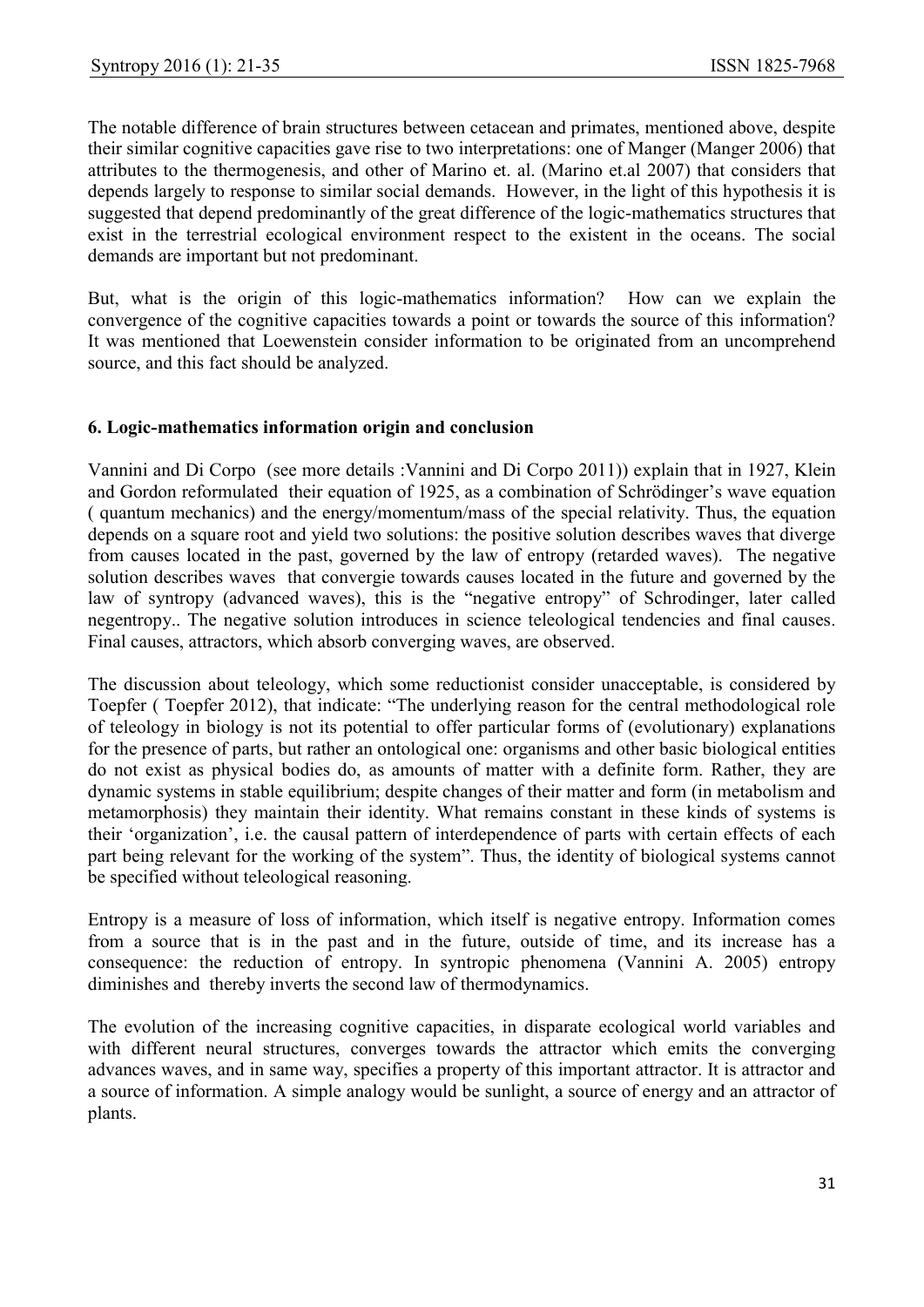It is important to note that as the retarded diverging waves orient time towards the infinite, the advanced converging waves, increasing the information, lead the cognitive capacities, by logicmathematics necessity, toward an infinite attractor, whose non-physical nature is in a higher level in relation to the process governed by the second law of thermodynamics.

This fact is consistent with the above considerations that explains how disparate ecological world variables can influence convergent cognition, and how different neural structures can evolve with convergent capacities and the interpretation of Walker and Davies (Walker and Davies 2012), that the key distinction between the origin of life and other "emergent" transitions is the beginning of distributed information control, "enabling context-dependent causation, where an abstract and nonphysical systemic entity (algorithmic information) effectively becomes a causal agent capable of manipulating its material substrate".

This non-physical systemic entity corresponds to a higher level; it is a top-down control of the information in the parts and in the whole. In a sense, it is holographic. It is a program, software that control and command life, and it is algorithmic, but who introduced this program to the physical and chemical reality? Here, we need the help of a superior entity that, in origin of life, could only have been the source of the information. During the evolution of the human mind I (Yunes, 2013) suggested that the mind will make contact with this attractor, which should be, by logic deduction, the infinite source of information, the presence of infinity. Therefore, following the principle that only a life being can give life, we can assume that the infinite source of information, besides its maximum knowledge of logic-mathematics, is also a living being.

In antiquity, the notion of infinity was subsumed in the word apeiron (see an interesting suggestion in Kvasz 2004). However, apeiron has a broader meaning, applying not only to what is infinite, but also include the concepts of no boundary, indefinite or blurred. For medieval theologians, the road to infinite is the same as the road to God. God is an infinite being. God is absolutely positive and unequivocal. All ambiguity is a consequence of human finitude and imperfection. This fact opens the infinity itself to become an ideal subject of mathematics investigation.

Nicholas of Cusa shows that infinity (God) could be accessed by symbolic representation and asymptotic mathematics. Cantor realized this endeavor showing that the Absolute infinite is a symbol for the unlimited God. This is the bridge between mathematics and theology.

The ontological root of this idea was not present in ancient Greece: the God of Xenophanes as suggested by Gandpierre and Kafatos (Grandpierre and Kafatos 2013). But it was present in the God of Galileo Galilei who wrote: "mathematics is the language with which God has written the universe" (Galileo 2005).

Mathematics is likely to be important in any effort to understand God in a scientific way. The degree to which God has any perfection is absolutely infinite, and mathematics is used to precisely define absolute infinity (Steinhart 2009). However, this concept can be taken literally only when infinity in general is shrouded in mystery." The comparison of the mathematical with the theological concept brings into light the experience of God as the mysterious unspeakable " (Jill Le Blanc 1993).

Applying the mathematics Reflection Principle, which states that every property enjoyed by the Absolute is also enjoyed by a lesser entity, I suggested that the Absolute by a mechanism of induction, confers on the human mind some properties that He enjoyed: "Image and Similarity".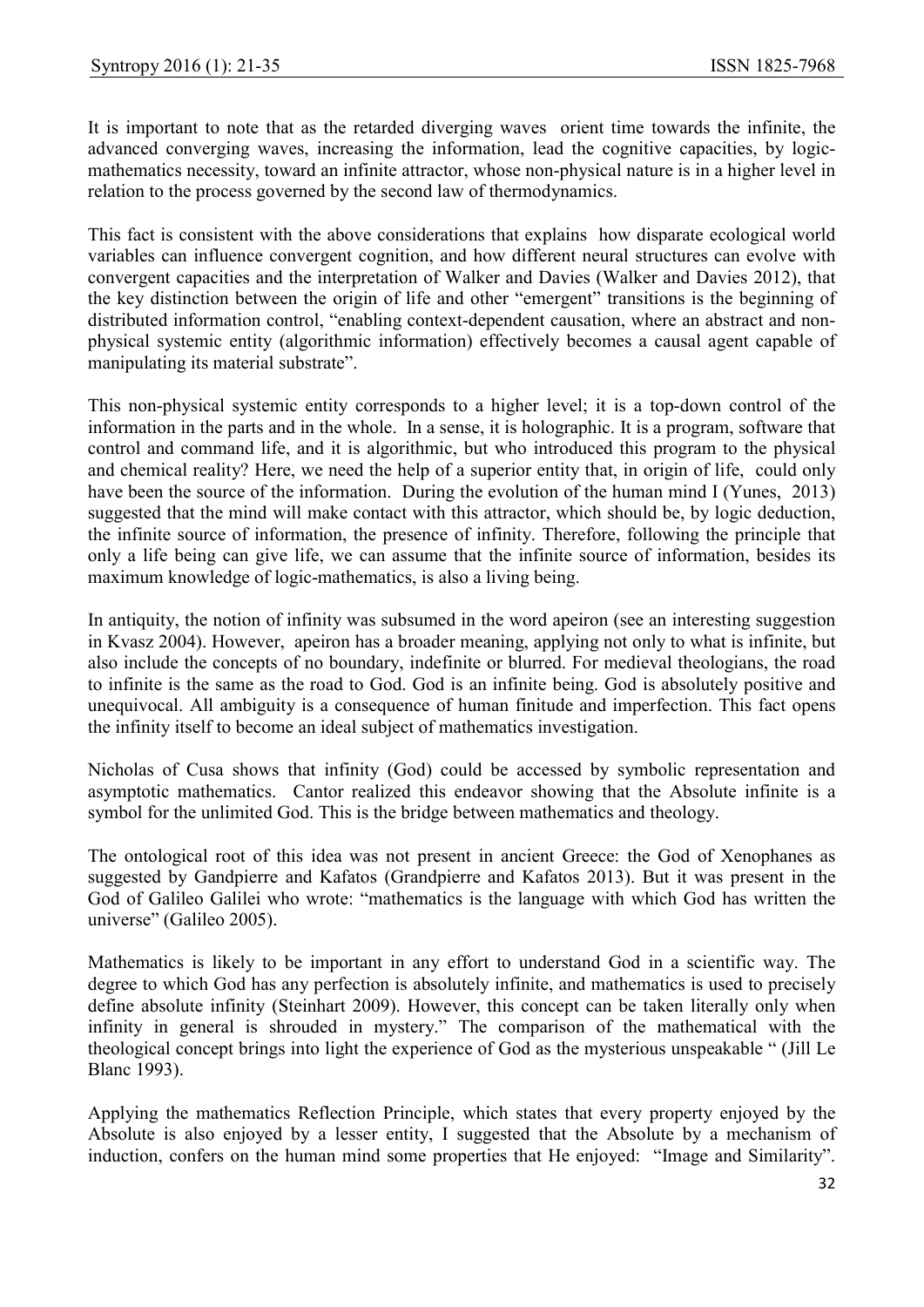Thus, the human mind is led to a higher level of hierarchy, enabling it to comprehend the information that underlies the reality. In light of these conclusions, this hypothesis is a new approach that reunites science and religion.

# References

- Marino L (2011) "Cetaceans and Primates: Convergence in Intelligence and Selfawareness",J.of Cosmology, 14,1063-1079.
- Emery N., Clayton N. (2009). "Intelligence in Corvids and Apes: A Case of convergent Evolution?" Ethology 115, 401-420.
- Marino L (2004). "Cetacean brain evolution: multiplication generates complexity", Int. J. Comparative Psychol. 17, 1-16.
- $-$  Hochner B., Shomrat T., Fiorito G (2006). "The octopus: a model for the comparative analysis of the evolution of learning and memory mechanisms" Biol. Bull, 210, 308-317
- Sanderman D. (1999). "Homology and convergence in vertebrate and invertebrate nervous systems" Naturwissenschaften, 86, 378-87.
- Yunes R.A.(2005). "The evolution of the human mind and logic-mathematics structures" J.Theor.Biol. 236, 95-110.
- Lucas C. (2001). "A Logic of complex Values" in "Proc. of First Inter. Conference on Neutrosophy, Neutrosophic Logic, Set, Probability and Statistic" Univ. New Mexico 1-3, 12/2001.
- Franklin J. (2014). "The Mathematical World" Aeon 16/9/2014).
- Wheeler J.A. (1990). "Information physics quantum. The search for links" 311-336 in "Complexity, entropy, and Physics of Information" W. Zurek (ed.) Addison-Wesley USA.
- Arndt M, Nairz O., Vos-Andreae J., Koller C., van derZouw G., Zellinger A. (1999). "Waveparticle duality of C60 molecules", Nature, 401, 680-682
- Zellinger A. (2006). Die Weiwoche Magazine.
- Oulette J. (2015). "Spooky quantum action might hold the universe together" Quanta Magazine 05/10/2015)
- Loewenstein W. R. (1999). "The Touschtone of Life" Oxford Univ. Press USA.
- Popper K. R., Lindahl B. L., Arhem P. (1993). " A Discussion of the Min-Brain Problem" Theor. Med. 14, 167-180.
- Franklin J.(2005). Manifesto: Mathematics, the science of real structure:An Aristotelian realist philosophy of mathematics ,(www. Maths.unsw.edu.au/~jim/manifesto.html).
- Lazcano A. (2008). "Towards an evolutionary definition of life: implications for the understanding the origin of living systems" Space Sci. Rev. 135, 5-10.
- Koshland Jr. D.E. (2002). "Special essay. The seven pillars of life", Science 295, 2215-2216.
- Davies P.C.W. (2006). The Goldilocks Enigma: Why is the universe just right for life?, Penguin, London, UK.
- Kauffman S. (1995). At Home in the Universe. The Search for Laws of Self-organization and Complexity, Oxford Univ. Press USA.
- Baker M.D., Stock J.E., (2007). "Signal transduction networks and integrated circuits in bacterial cognition",Curr. Biol. 17, 1021-1024.
- Ochman H. R., Raghavan R.,(2009). "Exacavating the Functional Landscape of Bacterial Cells", Science,326, 1200-1201.
- Yockey H.P. (1992). Information Theory and Molecular Biology, Cambridge Univ. Press, UK.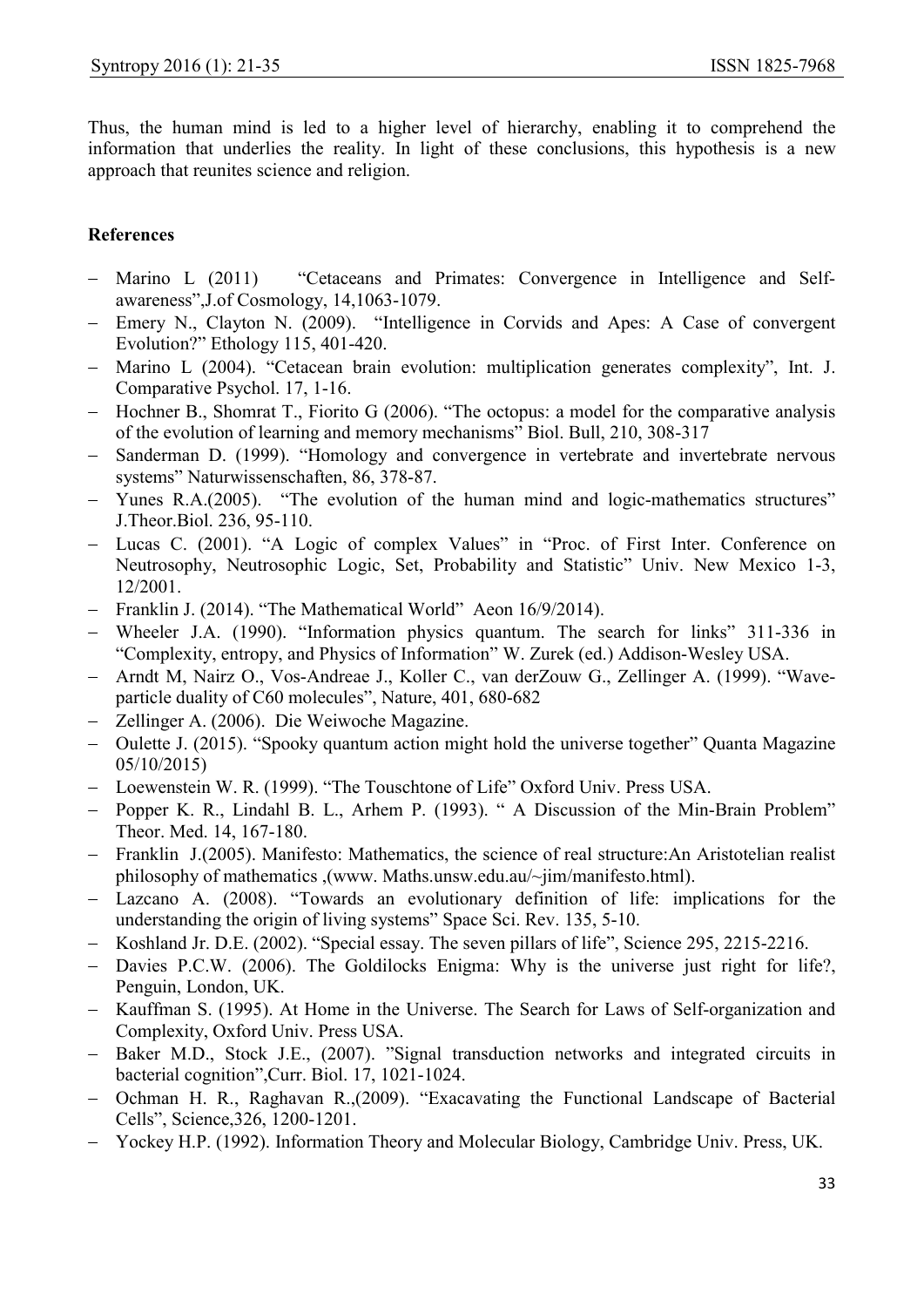- Hornos J.E., Hornos Y.M.M., (1993). "Algebraic model for the evolution of the genetic code", Phys.Rev. Lett. 71, 4401-4404.
- Basford J.D., Tsohantjis L., Jarvis P.D.(1998). "A supersymetric model for the evolution of the genetic code", PNAS 95, 987-992.
- Frappat L., Sorba P., Scarrino A. (1998). "A Crystal Base for the Genetic Code" Physics Letters A 250, 214-221.
- Sciarrino A. (2003). "A Mathematical Model Accounting for the Organization in Multiplets of the Genetic Code", Biosystems 69,1-13.
- Dragovich B., Dragovich A., (2007). "p-Adic modeling of the genome and the genetic code". Computer Journal online, October, n° 17.
- Ward P.D., Brownlee D. (2000). Rare Earth: Why Complex Life is Uncommon in the Universe" Springer-verlag USA.
- Ben Jacob E., Shapoira Y., Tauber A.I. (2006). "Seeking the foundation of cognition bacteria: From Schrödinger's negative entropy to latent information" Physica A: Statistical Mechanics and its Applications 359, 495-524.
- Tero A., Yumuki K., Kobayashi R., Saigusa T., Nakagaki T.,(2008). "Flow-network adaptation in Physarum amoebae" Theory Biosci. 127, 89-94.
- Shapiro J. A. (2006). "Genome Informatics: The Role of DNA in cellular computations" Biol. Theor. 1, 288-301.
- Helikar T., Konavalina J., Heider J., Rogers J.A. (2008). "Emergent decision-making in biological signal transduction networks" PNAS online 105, 1913-18.
- Abdi A., Tahoon M.B. Emamian E.S., (2008). "Fault Diagnosis Engineering of Digital Circuits Can Identify Vulnerable Molecules in Complex Cellular Pathways" Sci. Signal 1, 10.
- Jablonka E., Lamb M.J. (2006). "The evolution of information in the major transition" J.Theor,Biol 239, 236-46.
- Gehring W.J., Ikeo K. (1999). "Pax 6: Mastering eye morphogenesis and eye evolution" Trends Genet. 15, 371-377.
- Nilsson D-E, (1996). "Eye ancestry: old genes for new eyes" Curr. Biol. 6, 39-42.
- Ben Jacob E(1998). "Bacterial wisdom. Gödel's theorem and creative genomic webs" Physica A 248, 57-76.
- Au W.L., (1990). "Echolocation in Dolphins" In Berkley M.A., Stebbins W.C. (Eds.) Comparative Perception: Basic Mechanism, vol. 1, Wiley, N.York, USA.
- Bastian J. (1990). "Electroreception" in Berkley M.A., Stebbins W.C. (Eds.) Comparative Perception: Complex Signals, vol. 2, Wiley, N. York, USA.
- Francis D., Kaufer D. (2010) "Bevond nature-vs-nurture" The Scientist 10/01.
- Gomez-Laplaza L. M., Gerlai R., (2011). "Can angelfish count? Discrimination between different shoal sizes follow Weber's law" Animal cognition 14,1-9.
- Brannon E.M., Terrace H.S. (2000). "Representations of the numerosities 1-9 by rhesus macaques (Macaca mulatta)" J. Exp. Psychol. 26,31-49.
- Wells P.N.T. (1997). "Problems and Prospects in the Perception of Visual Information " in The Perception of Visual Information Hendee W.R., Well P.R., Well P.N.T. (eds.),Springer, USA.
- Piaget J. (1967). Biologie et Connaissance: essai sur lês relations entre lês reculations organiques et les processes cognitifs. Gallinard, France.
- Spelke E.S., Lee S.A., Izard V.,(2010). "Beyond core knowledge: Natural geometry", Cogn. Sci 34, 863-884.